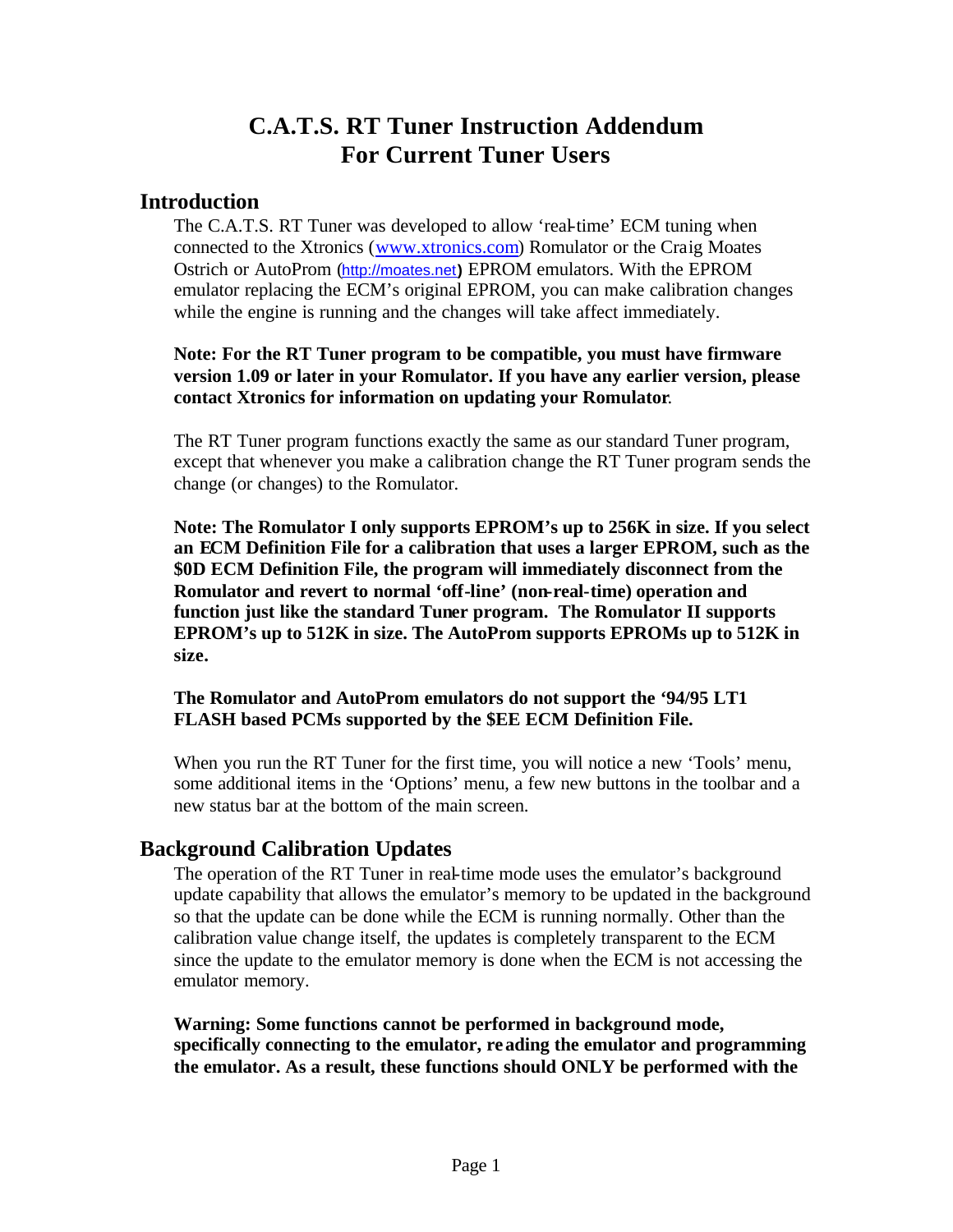**engine stopped and the ignition turned off. Otherwise, the ECM will set error codes and damage to you engine could result.** 

#### **Quick Start**

The first time you use the emulator with you ECM, you have to make a few minor modifications to you ECM to allow you to be able to connect the emulator to the ECM.

- 1. Remove the ECM from the vehicle.
- 2. Remove the access cover over the calibration chip or MEMCAL.
- 3. If your ECM is an older ECM with a calibration chip in a plastic PROM carrier:
	- A. Remove the PROM carrier and calibration chip.
	- B. Remove the circuit board from the metal housing
	- C. Carefully unsolder and remove the special socket that the PROM carrier plugs into and replace it with a standard IC socket. Using a standard IC socket has the added benefit that you will no longer need the plastic PROM carrier (these part are obsolete and very difficult to find) so now you can just plug in a standard EPROM. Note: **Make a note of pin 1 of the EPROM before removing the original socket to make sure you install the new socket correctly.**
	- D. Carefully remove the original EPROM from the PROM carrier and read it with your EPROM programmer. Save this file from the EPROM programmer software to your PC's hard drive in binary format. This is the stock calibration file that you will use as your baseline calibration to which you'll make the desired calibration modifications.
	- E. Reinstall the circuit board into the metal housing.
- 4. If your ECM is a newer ECM with a MEMCAL:
	- A. Remove the MEMCAL from the ECM
	- B. Carefully unsnap the cover from the MEMCAL (its usually blue or brown).
	- C. Carefully unsolder the EPROM that's now accessible from the MEMCAL. **Note: Make a note of the orientation of the EPROM before removing it.**
	- D. Solder a standard IC socket in place of the original EPROM noting the correct orientation.
	- E. Reinstall the MEMCAL in the ECM.
	- F. Read the EPROM that you removed with your EPROM programmer. Save this file from the EPROM programmer software to your PC's hard drive in binary format. This is the stock calibration file that you will use as your baseline calibration to which you'll make the desired calibration modifications.

You've now completed the necessary modifications to your ECM that you only need to do once. You're now ready to connect the emulator to your ECM. **Note: Make sure the vehicles ignition is OFF during these next steps.**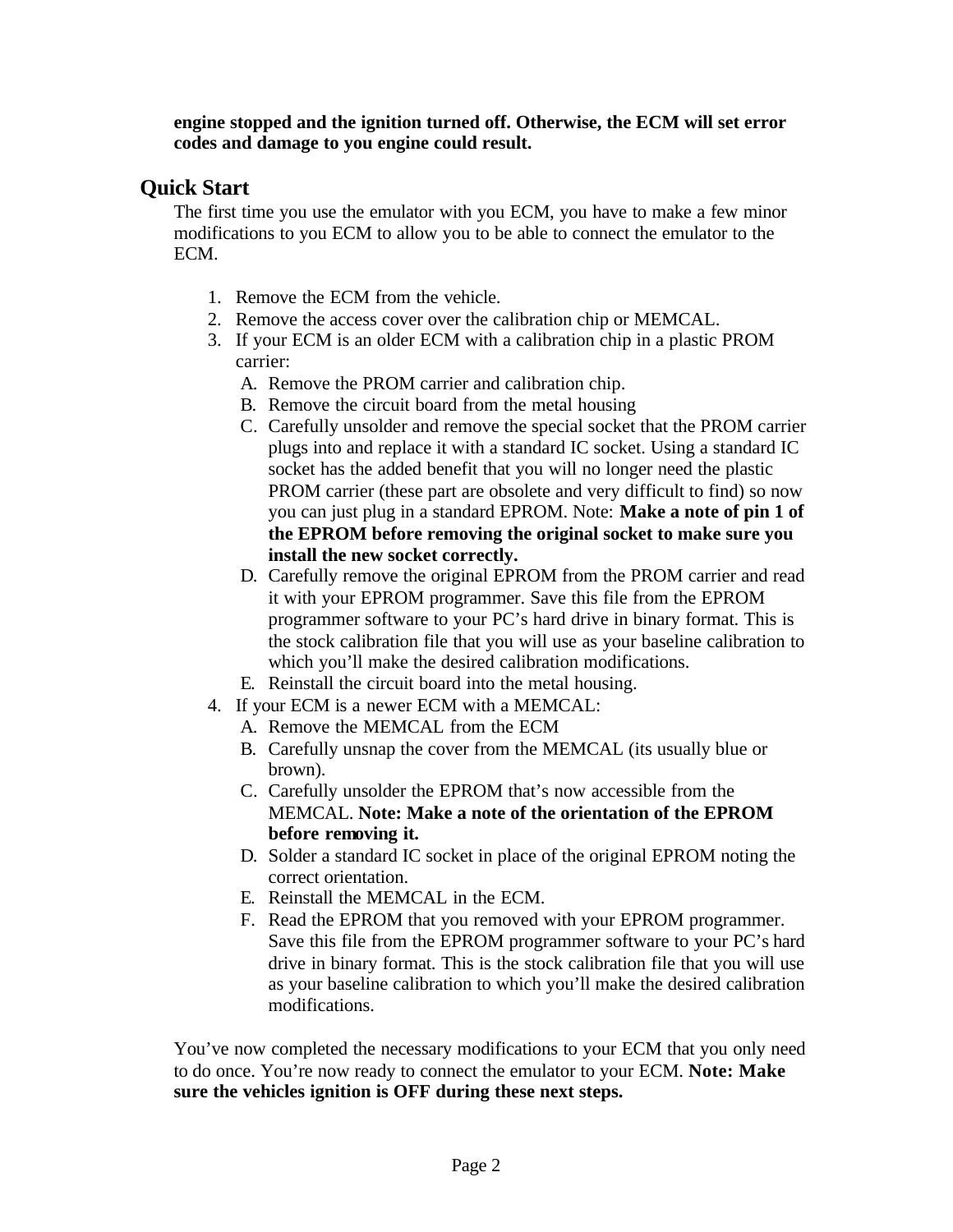- 1. Plug the emulator connector into the socket that you've just installed in your ECM noting the proper orientation (pin 1 if the connector is at the end with the red stripe on the emulator cable).
- 2. Reconnect the ECM to the vehicle.
- 3. Connect the serial cable to the emulator and to an available serial port on your PC.
- 4. Run the RT Tuner program and wait for the program to connect to the emulator.
- 5. Load the calibration file that you created by reading the original EPROM from the ECM above into the RT Tuner program by selecting '*Open*' from

the '*Files*' menu (or clicking on the *Open File* button **or** on the toolbar. Select the calibration file that you created and click on '*Open*'.

6. Now program this calibration into the emulator. To program the emulator, you can either select '*Program Romulator*' from the '*Tools*' menu or you

can click on the Program *Romulator button*  $\frac{1}{\sqrt{2}}$  in the main toolbar. You're now ready to start real-time tuning. Start the engine and start tuning. Any calibration changes you make from the RT Tuner program will be sent immediately to the emulator so you can see the effect of your changes in real time.

#### **Program Startup**

When you start the RT Tuner program, the program will automatically attempt to connect to the emulator by searching all available serial ports. The first time you run the RT Tuner program, this may take a little while.

Once the program finds the emulator it will remember what serial ports is being used so the next time you start the RT Tuner program it will connect very quickly unless you move the emulator to a different port.

If you want to cancel the search for the emulator, click on the '*Cancel*' button and after a few seconds, the search will stop.

If you don't want the program to automatically connect the emulator each time you star the RT Tuner program, click on the '*Options*' menu and uncheck the '*Auto Connect*' option. If you disable the Auto Connect feature, then you will have to manually connect to the emulator when you want to work in real-time mode. To manually connect to the emulator, select '*Connect to Romulator*' from the '*Tools*'

menu or click on the *Connect to Romulator* button in the main toolbar.

### **Calibration Synchronization**

For the RT Tuner program to function properly in real-time mode, it is very important for the calibration currently in RT Tuner program to be synchronized with the calibration stored in the emulator. That is these calibrations must be identical.

There are two ways to synchronize the two calibrations: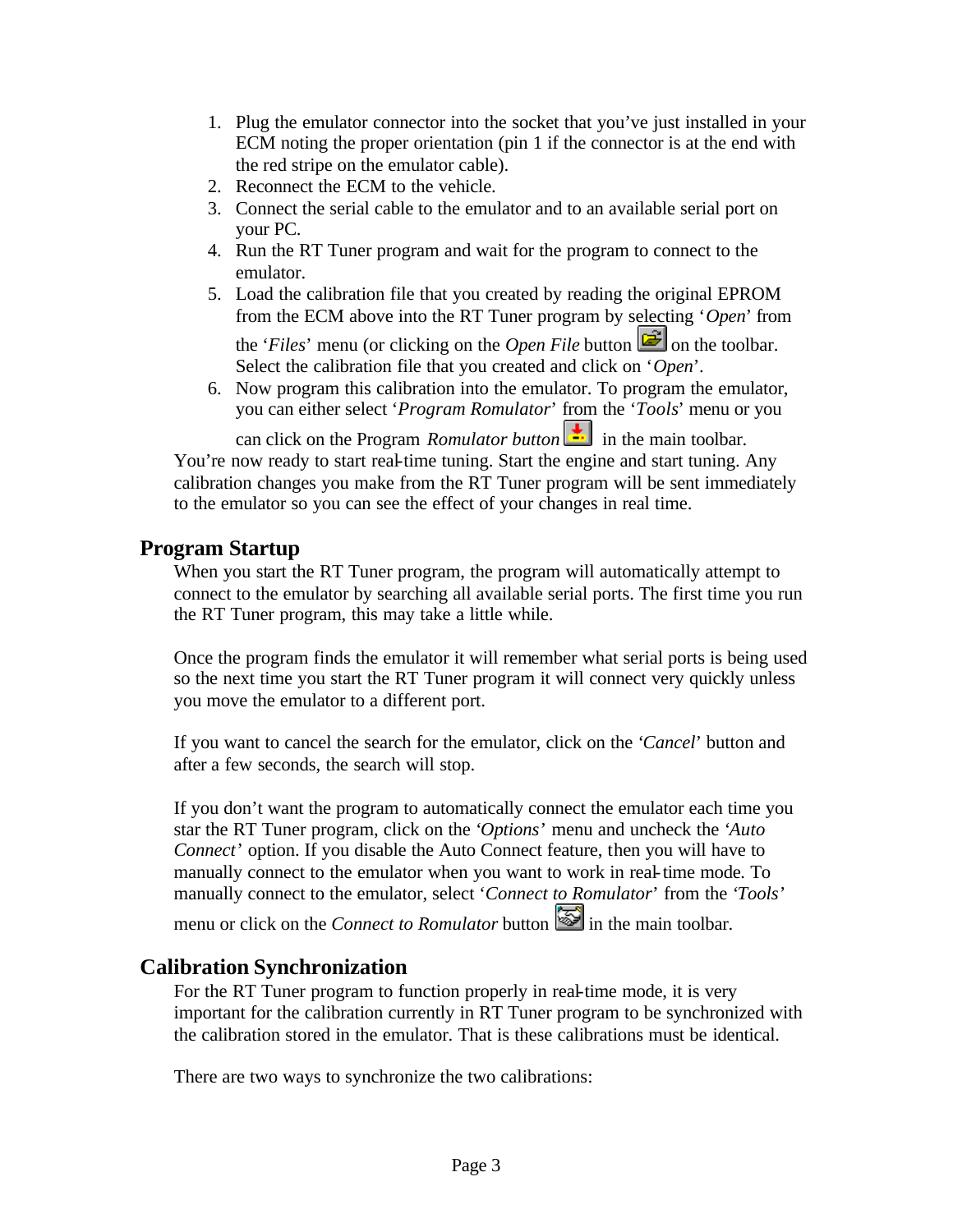- 1. You can load a calibration file into the RT Tuner program by selecting '*Open*' from the '*Files*' menu and then use this calibration to program the emulator. To program the emulator, you can either select '*Program Romulator*' from the '*Tools*' menu or you can click on the *Program Romulator* button  $\frac{1}{\cdot}$  in the main toolbar.
- 2. If you have a valid calibration already stored in the emulator, you can read the calibration in the Romulator into the RT Tuner program by selecting '*Read Romulator*' from the '*Tools*' menu or click on the *Read Romulator* button  $\boxed{\frac{1}{n}}$  in the main toolbar.

Once the RT Tuner program and the emulator are synchronized, the RT Tuner program will automatically send any calibration changes you make to the emulator to maintain synchronization unless you've turned off (unchecked) the '*Auto Update*' feature in the '*Options*' menu.

#### **New Tools Menu**

The RT Tuner has a new '*Tools*' menu containing three functions. **Note: Do not perform any of these functions with the engine running.**

- 1. *Connect to Romulator*: Clicking this function will force the RT Tuner program to connect to the emulator.
- 2. *Read Romulator*: Clicking on this selection with transfer the calibration stored in the emulator into the RT Tuner program. The RT Tuner program will check that the calibration stored in the emulator is valid and that you have selected the correct ECM Definition File.
- 3. *Program Romulator*: This menu selection programs the emulator memory with the calibration that you currently have open in the RT Tuner program. If you don't have a calibration open in the RT Tuner program, this function will be inactive.

### **New Toolbar Buttons**

Three new toolbar buttons have been added to the main program toolbar. These buttons are the *Connect to Romulator* button  $\ddot{\ddot{\bullet}}$ , the *Read Romulator* button  $\ddot{\bullet}$ . and the *Program Romulator* button  $\frac{1}{\cdot}$ . The buttons give you quick access to the corresponding functions in the '*Tools*' menu as described above.

### **New Options**

Three new options have been added to the options menu.

- 1. *Comm Port Setup*: This option allows you to force the RT Tuner program to use the specified port as the first serial port on which to search for the emulator.
- 2. *Auto Update*: Normally whenever you make a calibration change from the RT Tuner program, the program will immediately send the change to the emulator. If you need to multiple changes before sending the changes to the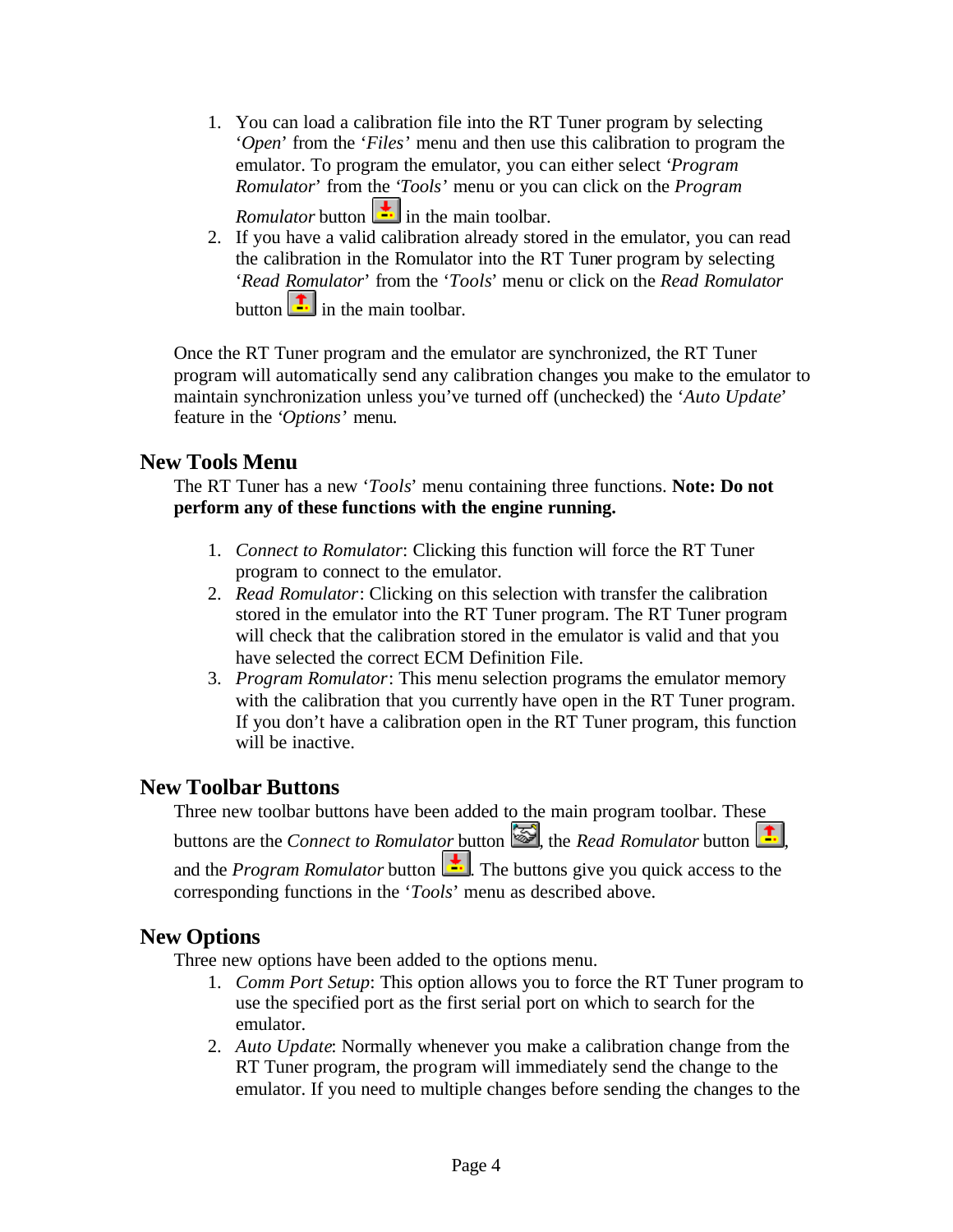emulator, then you can uncheck this option and no changes will be sent until you update the emulator using the Program emulator function.

3. *Auto Connect*: When Auto Connect is enabled (checked), the RT Tuner program will attempt to connect to the emulator when you start the program. If you uncheck this option, the program will not auto connect and you will have to manually connect to the emulator when its needed.

#### **Status Bar**

The RT Tuner program has a new status bar at the bottom of the main screen. This status bar provides information about the status of the connection to the emulator.

| Sunchronized | Version: 1.23<br>ket Bomulator 1<br>m. I | . .<br>Connected - AutoUpdate On<br>w. |
|--------------|------------------------------------------|----------------------------------------|

The status bar contains three sections.

- 1. Calibration Status: The calibration status section of the status bar is the section to the left and contains an indicator light and a description. This section describes the status of the calibration changes you have made from the RT Tuner program. There are four states that you may see.
	- A. Synchronized Green: This state indicates that the calibration information in the RT Tuner program and the emulator are the same.
	- B. Not Synchronized Red: This indicates that the RT Tuner and the emulator do not have the same calibration information. The RT Tuner will not send real-time updates to the emulator if the calibration information is not synchronized.
	- C. Busy Yellow: This state means that the RT Tuner program is in the process of sending changes to the emulator. As soon as the process is completed successfully, the status will return to Synchronized.
	- D. Change Pending Orange: This shows that you are in the process of making a calibration change that has not yet been sent to the emulator.
- 2. General Messages: The center of the status bar gives you general messages regarding the emulator and the connection. When you first connect to the emulator, this section will show the emulator ID and the firmware version.
- 3. Connection Status: Like the first, the third section contains an indicator light and a description area. This section shows the status of the connection to the emulator and has three states:
	- A. Connected-Auto Update On Green: This indicates that the RT Tuner program is connected to the emulator and the Auto Update function is enabled.
	- B. Connected-Auto Update Off Yellow: This indicates that the RT Tuner program is connected to the emulator but that the Auto Update function is disabled.
	- C. Not Connected Red: This state will be displayed if the RT Tuner program is not connected to the emulator.